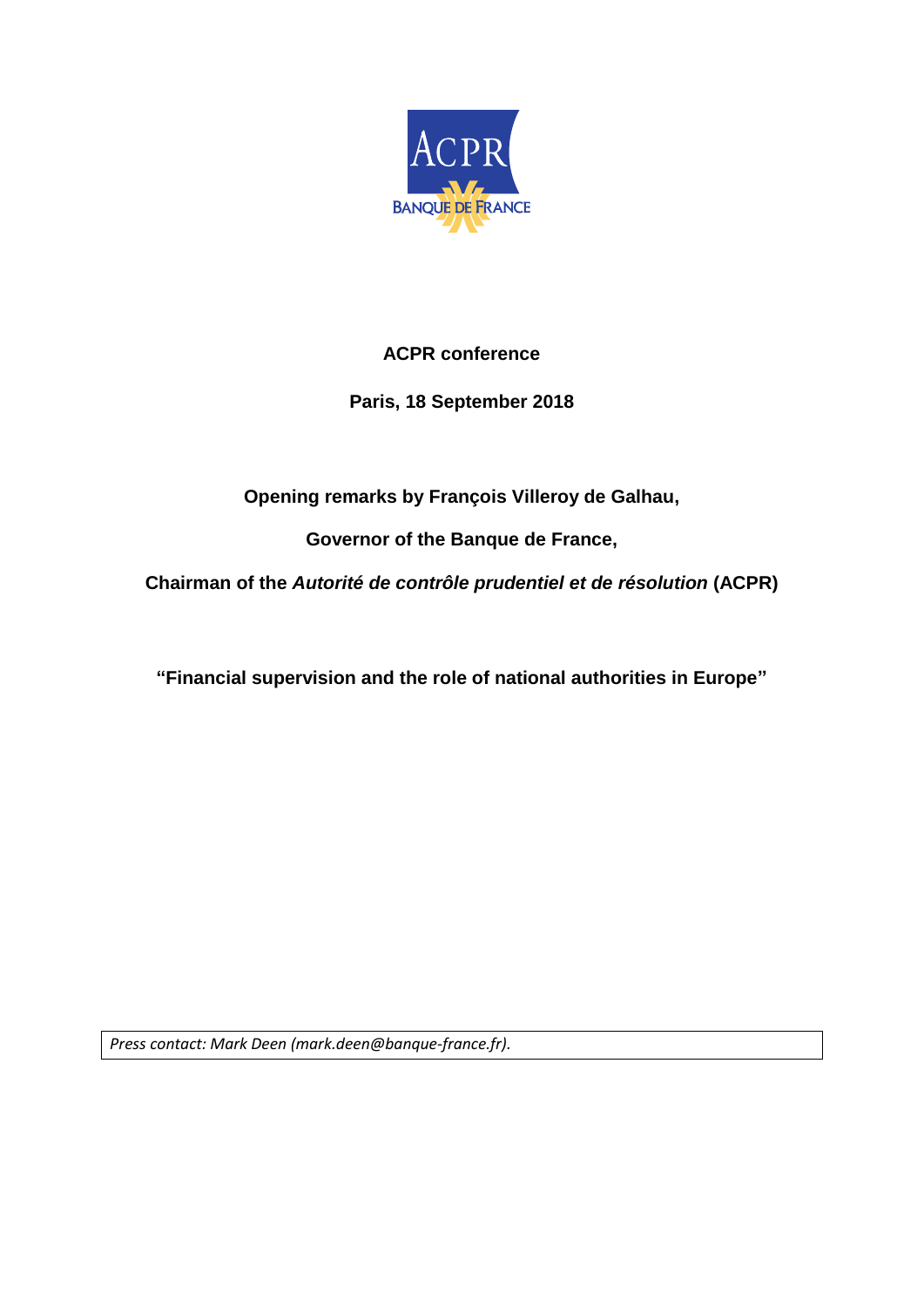Mr. President [M. Draghi], Ms. Chair [D. Nouy],

Mesdames, Messieurs,

Bonjour et bienvenue à Paris,

It is a particular pleasure to welcome you to this conference on financial supervision and the role of national authorities in Europe. What better way to inaugurate the new headquarters of the ACPR – France's supervision authority – than to bring in colleagues and experts from across the continent. I urge you to look at a few street names in the neighbourhood: this borough is called in Paris "quartier de l'Europe" – very much in the spirit of what we are doing together at the SSM.

I warmly thank President Mario Draghi for being here. Before giving him the floor, let me stress that we all have reasons to be proud of what has been achieved for Banking Union in the past few years. But we must not be complacent. There are two priorities: one in substance, and one in method.

\*\*

### **I. Our priority in substance: strengthening the second pillar on resolution**

Now that we've had **the Single Supervisory Mechanism** up and running for four years, it's easy to forget that **there were many sceptics** who were sure that such a union could not be achieved. But, as Mark Twain would have said, "[we] didn't know it was impossible so [we] did it." **Today it is a tangible reality**. In fact our supervisory practices have been harmonised upwards. Our legal framework is stronger thanks to the single rulebook. And European banks are sounder – the CET1 solvency ratio for major institutions has increased by more than 3 points since 2014 (from 11.3% to 14.6% at the end of last year). Danièle [Nouy], you deserve our congratulations on this achievement!

Yet Banking Union's second pillar, the Single Resolution Mechanism (SRM), is still incomplete. Yes we have already managed our first cases, substantially improving the health of a number of banks, notably in Spain and Italy. But **making the SRM fully operational should be our top priority**.

In my opinion, it is the **common backstop to the Single Resolution Fund** that is really the key. Experience from abroad is instructive: in most large jurisdictions, in particular the United States and the United Kingdom, the intervention capabilities of resolution funds are backstopped by the fiscal authorities. And they are not a burden on public finances, since any public outlays are generally reimbursed by the private sector. The euro area agreement on the backstop reached on the  $29<sup>th</sup>$  of June is a crucial first step. It is now urgent to deliver on it by the end of 2018. **Two key issues remain**: how to **fund the backstop at a**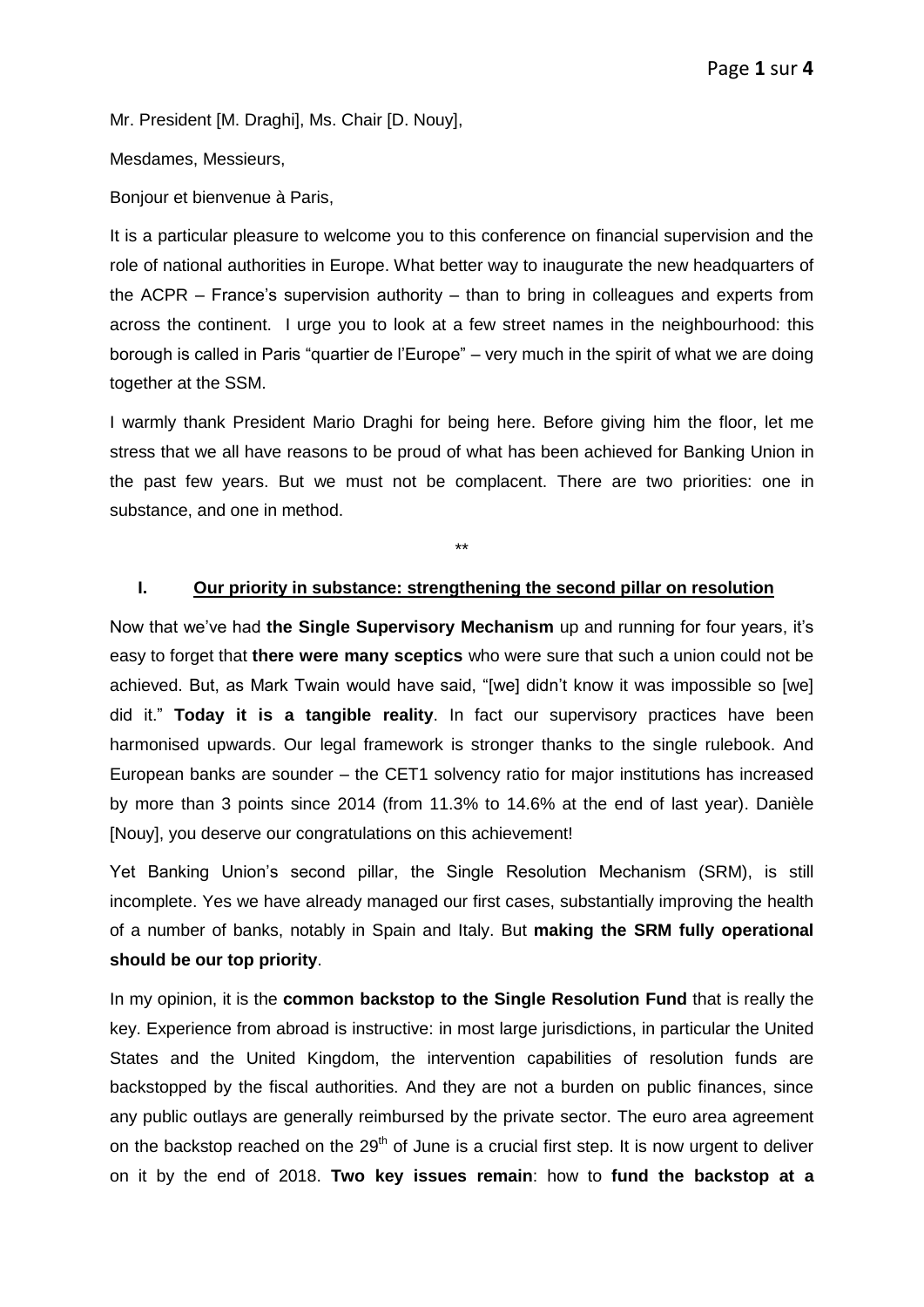**sufficiently high level to be credible**, and how to create a **swift decision-making process to deal with emergencies** – if we need weeks, it is useless. The euro area also needs a **system for providing liquidity** to financially sound banks after resolution – one that is provided by the Eurosystem and secured by a high-quality public guarantee.

I'm fully convinced that once we have a credible and efficient mechanism for resolution, it will be much easier to reach a pragmatic compromise on **deposit insurance**, probably with a focus on liquidity sharing between national guarantee schemes.

Let me add two thoughts on substance:

- First, on **anti-money laundering**. In this area, I am convinced that we need to enhance our approach by building on a network of national authorities and EBA that should ensure an effective single anti-money laundering supervision. This means that EBA should have the legal and human capacities to foster convergence of practices on the best standards, based on clear European mandates. It should go as far as including effective breach of law reviews and a capacity to directly intervene in some cases with European-wide impact.
- Second, what we have managed to achieve for banks can serve as an example for financial markets. If we truly want to enhance financial integration for the purpose of better private risk sharing and convergence across Europe, we need to advance the Capital Markets Union agenda: we should in particular **strengthen ESMA's role** as a supervisory authority, at least with regard to wholesale market oversight – while duly involving national authorities when appropriate. The Chairman of the AMF is a talented advocate of this.

### **II. Our priority in method: developing synergies within the SSM as a whole**

Let me come back to the SSM. After only four years of existence, it is now fully operational, with more than 2,300 supervisory decisions in 2017 alone. Those of you who work within the SSM are the living breathing reality of European integration. Every day you prove that closer cooperation, closer union is not a dream of the past but something we are still capable of today.

Part of the SSM's success stems from its design: the mechanism constitutes **an original model of federalism**, based on a close and continuous collaboration between the ECB and national authorities at all levels: from the composition of the Supervisory Board to the Joint Supervisory Teams (JSTs), the on-site teams and staff secondments.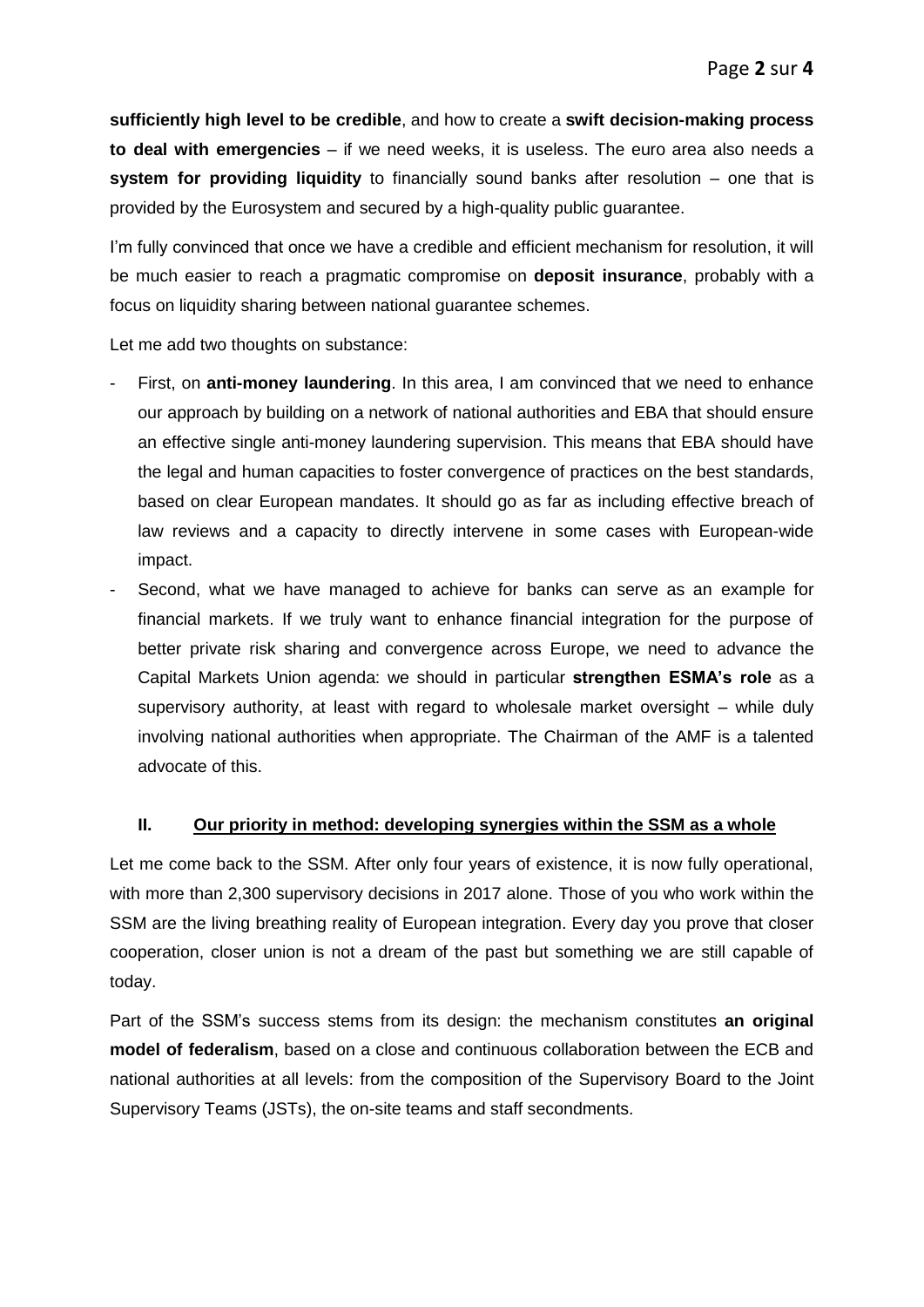This does not mean that all is rosy and that culture and practices have fully converged within the SSM. Success allows us to consider now how the day-to-day functioning of the SSM can still be improved. In my view, there are **three main strategic priorities**:

- The first one is to further **simplify processes**. I welcome the current initiatives, including the creation of the Simplification Group chaired by Petra Senkovic from the ECB and Edouard Fernandez-Bollo from the ACPR. Various measures are under development, like the growing use of delegation, the streamlining of SREP or JST functioning. However, an essential challenge will be to make sure that all processes will remain optimised over time and that simplification becomes a full and permanent part of decision-making, from conception to execution. To do so, simplification has to become one of the values that guide the SSM.
- The second priority is to **promote mobility**, thanks in particular to staff secondments and more on-site supervisors working on banks outside their home country. Other initiatives could include very short staff exchanges or swaps within JSTs, between the ECB and national authorities, to allow members to better understand the culture and practices of their counterparts.
- The third and final priority is to **develop synergies**. Just as with the Eurosystem, the Banking Union constitutes a system with a strong center and strong national components, which ultimately have to act as one team. The goal is to make the best use of national resources by fostering their participation in all key tasks of the SSM. National authorities should not hesitate to step up their involvement in the SSM. In return, the ECB should further empower national authorities, especially in the framework of day-to-day supervision and in the field of on-site inspections in branches or subsidiaries of significant institutions. Speaking for France, the ECB can obviously rely upon the ACPR: its welltrained employees and inspectors are fully committed to serve the SSM common good alongside their ECB colleagues. As regards on-site inspections and cross-border missions, further efforts should be made in order to tackle administrative hurdles. But I can already say that the ACPR will aim to double its target of cross-border missions in 2019.

Strong cooperation between national authorities and the ECB is needed in banking supervision, but not exclusively. Let's not forget that a majority of national authorities are competent in **other fields of supervision**, which matter for the SSM, such as insurance – which is the case for the ACPR. These competences are valuable not only for the supervision of financial conglomerates but also for the development of a more unified single market for insurance. In cooperation with EIOPA, we are committed to preserving it after Brexit.